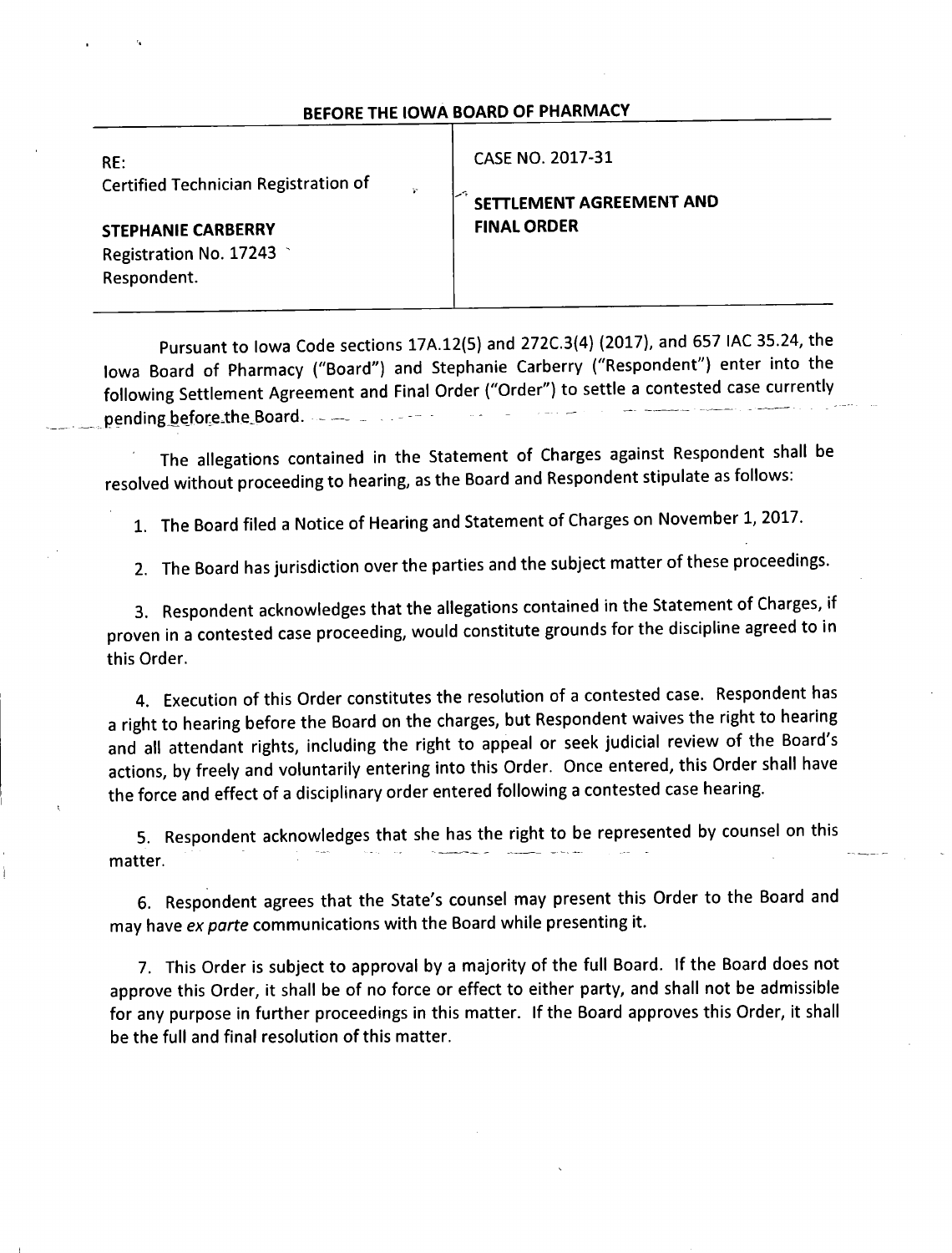8. This Order shall be part of Respondent's permanent record and shall be considered by the Board in determining the nature and severity of any disciplinary action to be imposed in the event of any future violations.

9. This Order shall not be binding as to any new complaints received by the Board.

10. Respondent understands the Board is required by federal law to report any adverse action to the National Association of Boards of Pharmacy's Disciplinary Clearinghouse and the **National Practitioner Data Bank.** 

11. This Order, when fully executed, is a public record and is available for inspection and copying in accordance with the requirements of lowa Code chapters 22 and 272C.

12. The Board's approval of this Order shall constitute a FINAL ORDER of the Board.

#### IT IS THEREFORE ORDERED:

13. Respondent agrees to VOLUNTARILY SURRENDER her certified technician registration to resolve this matter. This voluntary surrender is considered discipline and, when accepted by the Board, has the same force and effect as an order of revocation pursuant to 657 IAC 36.8.

14. Respondent agrees not to work in a pharmacy in any capacity in lowa unless her certified pharmacy technician registration is reinstated. Any request for reinstatement will be governed by 657 IAC 35.36.

This Settlement Agreement and Final Order is voluntarily submitted by Respondent to the Board for its consideration on the <u>Q</u> day of *Januain*  $201<sub>5</sub>$ 

**STEPHANIE CARBERRY** Respondent

This Settlement Agreement and Final Order is approved by the Iowa Board of Pharmacy on the Ve day of January \_, 20<u>\8</u>\_.

Samon hur

Chairperson **Iowa Board of Pharmacy**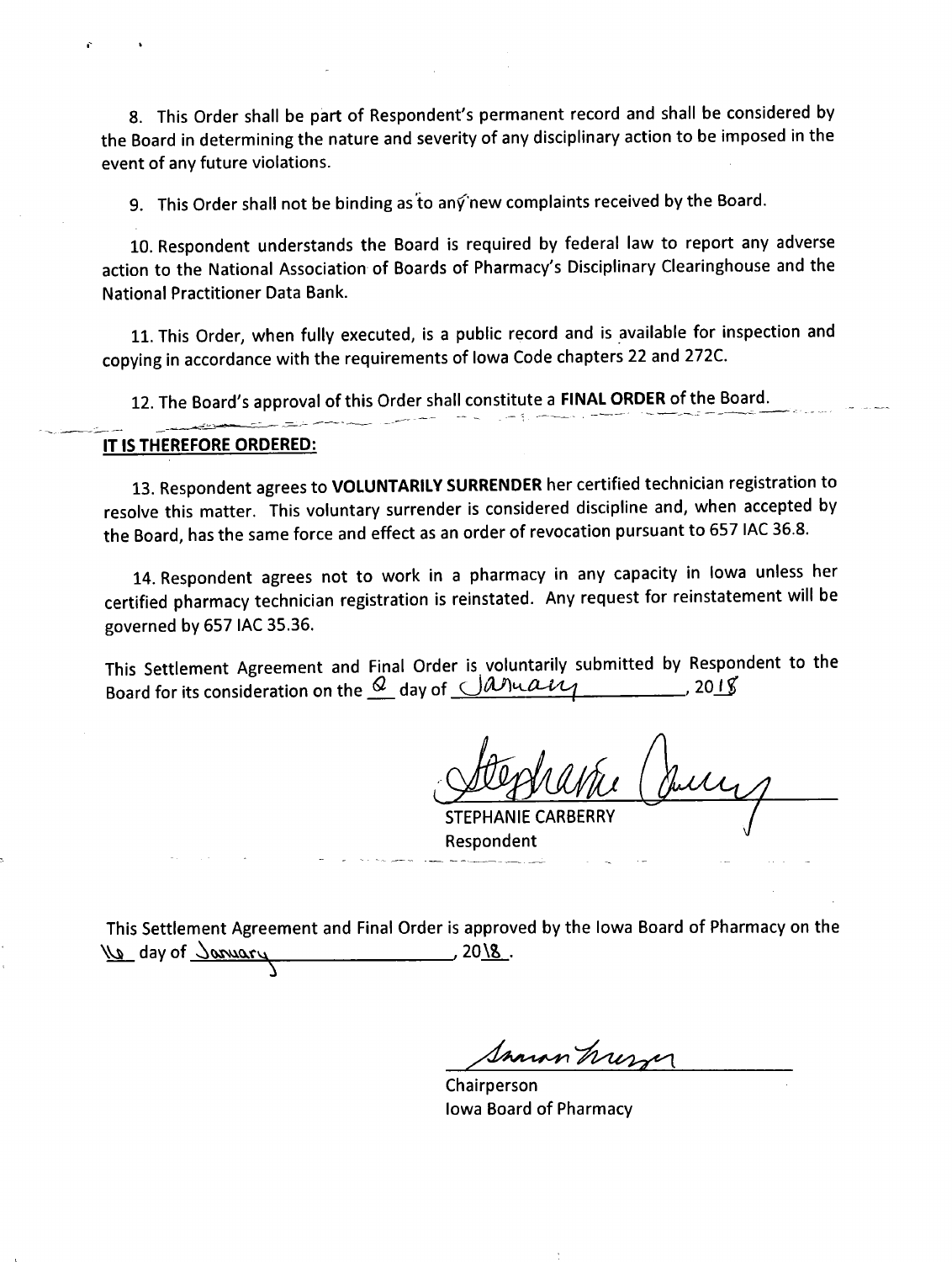### **BEFORE THE IOWA BOARD OF PHARMACY**

| RE:<br>Certified Technician Registration of                        | CASE NO. 2017-31                                            |
|--------------------------------------------------------------------|-------------------------------------------------------------|
| <b>STEPHANIE CARBERRY</b><br>Registration No. 17243<br>Respondent. | <b>NOTICE OF HEARING AND</b><br><b>STATEMENT OF CHARGES</b> |

**COMES NOW** the Iowa Board of Pharmacy ("Board") and files this Notice of Hearing and Statement of Charges against Stephanie Carberry ("Respondent"), 1037 Simms Ave, Council Bluffs IA 51503, pursuant to Iowa Code sections 17A.12(2), 17A.18(3), and 272C.3(1)"e", and 657 IAC 35.6 and 35.7. Respondent's Iowa certified technician registration number 17243 is currently active through January 31, 2018.

# **A. TIME, PLACE, AND NATURE OF HEARING**

Hearing. A disciplinary contested case hearing shall be held on January 16, 2018, before the Board. The hearing shall begin at 9:00 a.m. and shall be located in the Board conference room located at the Iowa Board of Pharmacy Office, 400 SW 8<sup>th</sup> St, Ste E, Des Moines IA 50309.

Answer. Within twenty (20) days of the date you are served this Notice of Hearing and Statement of Charges, you may file an Answer pursuant to 657 IAC 35.16. The Answer should specifically admit, deny, or otherwise answer all allegations contained in sections C and D of this Notice of Hearing and Statement of Charges.

Filing of Pleadings. Pleadings shall be filed with the Board either by e-mail, if done in compliance with 657 IAC 35.17(2), to  $A$ manda.Woltz@iowa.gov, or by mail/delivery to the following address: Iowa Board of Pharmacy, 400 SW 8<sup>th</sup> St, Ste E, Des Moines IA 50309.

Presiding Officer. The Board shall serve as presiding officer, but the Board may request an Administrative Law Judge from the Department of Inspections and Appeals make initial rulings on prehearing matters, and be present to assist and advise the Board at hearing.

Hearing Procedures. The procedural rules governing the conduct of the contested case hearing, including prehearing matters, are found at 657 IAC chapter 35. At the hearing, you may appear personally or be represented by counsel at your own expense. You will be allowed the opportunity to respond to the charges against you, to produce evidence on your behalf on issues of material fact, cross-examine witnesses present at the hearing, and examine and respond to any documents introduced at the hearing. The hearing may be open to the public or closed to the public at your discretion, pursuant to Iowa Code section 272C.6(1) and 657 IAC 35.25(10).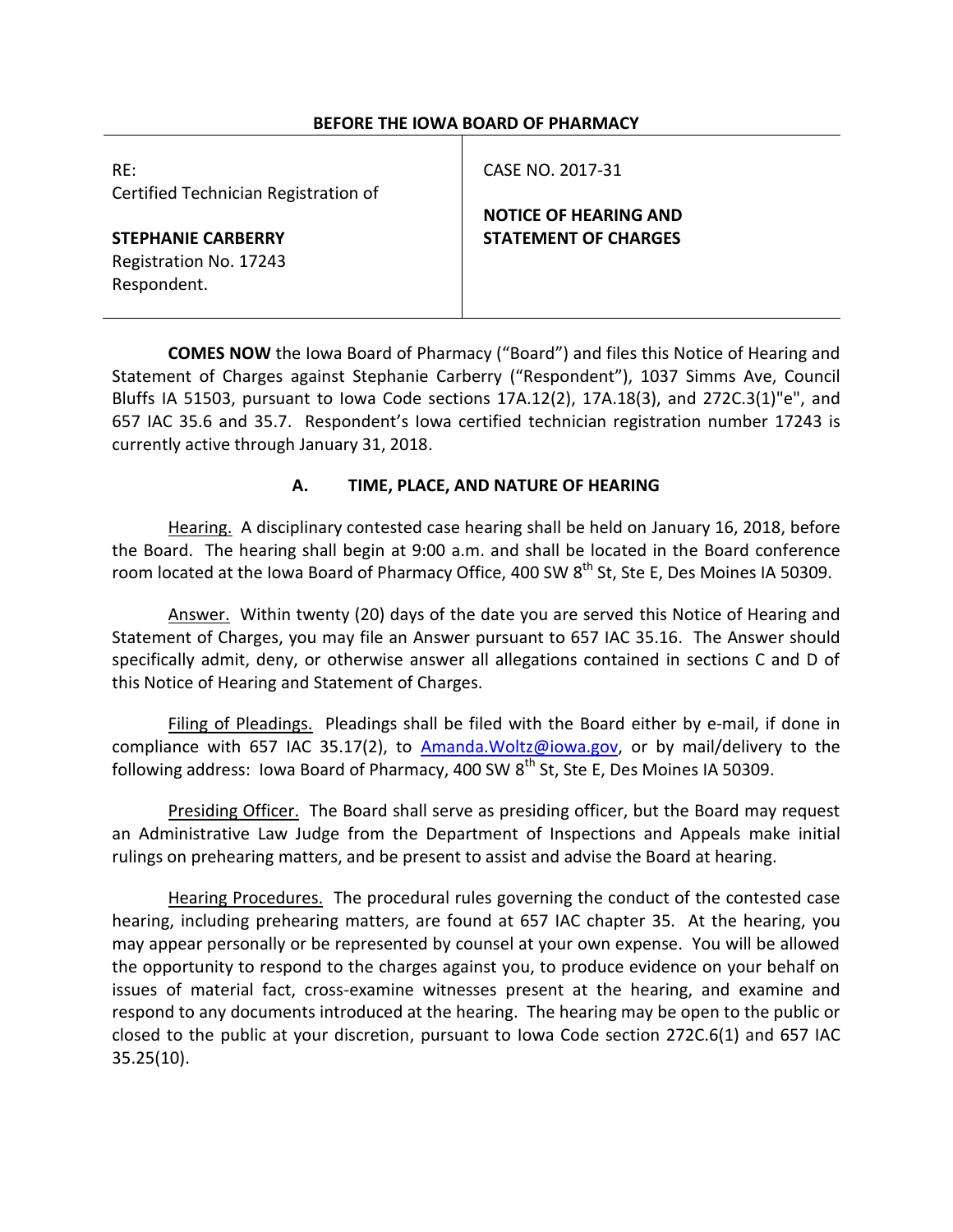Prosecution. The Office of Attorney General of Iowa is responsible for representing the public interest (the State) in this proceeding. Counsel for the State in this matter is Assistant Attorney General Laura Steffensmeier. Ms. Steffensmeier can be reached by phone at (515) 281-6690. Copies of pleadings should be provided to counsel for the State either by email to [Laura.Steffensmeier@iowa.gov,](mailto:Laura.Steffensmeier@iowa.gov) or by mail/delivery to the following address:

> Laura Steffensmeier Assistant Attorney General Hoover State Office Building—2<sup>nd</sup> Floor 1305 E Walnut St Des Moines IA 50319

Communications. You may not contact individual Board members in any manner, including by phone, letter, or e-mail, regarding this Notice of Hearing and Statement of Charges. Board members may only receive information about the case when all parties have notice and the opportunity to participate, such as at the hearing or in pleadings you file and serve upon all parties in the case.

# **B. LEGAL AUTHORITY AND JURISDICTION**

Jurisdiction. The Board has jurisdiction in this matter pursuant to Iowa Code chapters 17A, 155A, and 272C (2017).

Legal Authority. If any of the allegations against you are founded, the Board has authority to take disciplinary action against you under Iowa Code chapters 155A and 272C, and 657 IAC chapter 36.

Default. If you fail to appear at the hearing, the Board may enter a default decision or proceed with the hearing and render a decision in your absence, in accordance with Iowa Code section 17A.12(3) and 657 IAC 35.27.

# **C. STATEMENT OF CHARGES**

# **COUNT I**

# **DIVERSION OF PRESCRIPTION DRUGS**

Respondent is charged with diverting prescription drugs from a pharmacy for personal use or for distribution, and may be disciplined pursuant to Iowa Code section 155A.6A(5) and 657 IAC 36.6(37).

# **COUNT II**

# **VIOLATING A STATUTE RELATED TO THE PRACTICE OF PHARMACY**

Respondent is charged with violating a statute or law of this state, another state, or the United States, without regard to its designation as either a felony or misdemeanor, which statute or law relates to the practice of pharmacy or the distribution of controlled substances,